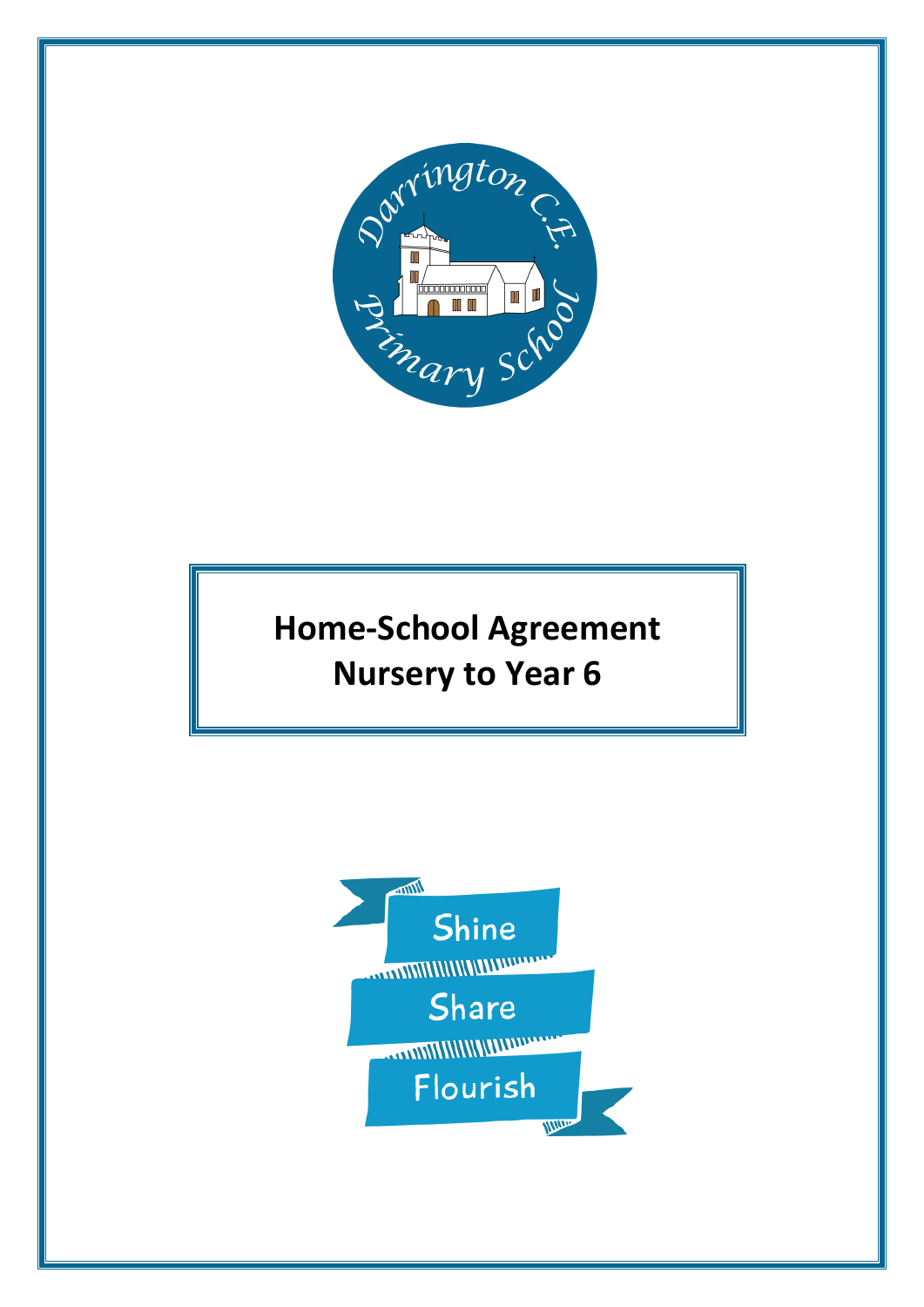



# **PAGE CONTENTS**

- 2 Contents
- 3 Home-School Agreements: Pupil, School and Parent/Guardian Responsibilities
- 4 Attendance; Off-Site Local Visits; Images in School Conditions of Use
- 5 e-Safeguarding: Responsible Internet Use; Pupil Acceptable Use Agreement
- 6 Blank page
- 7 Permissions reply slip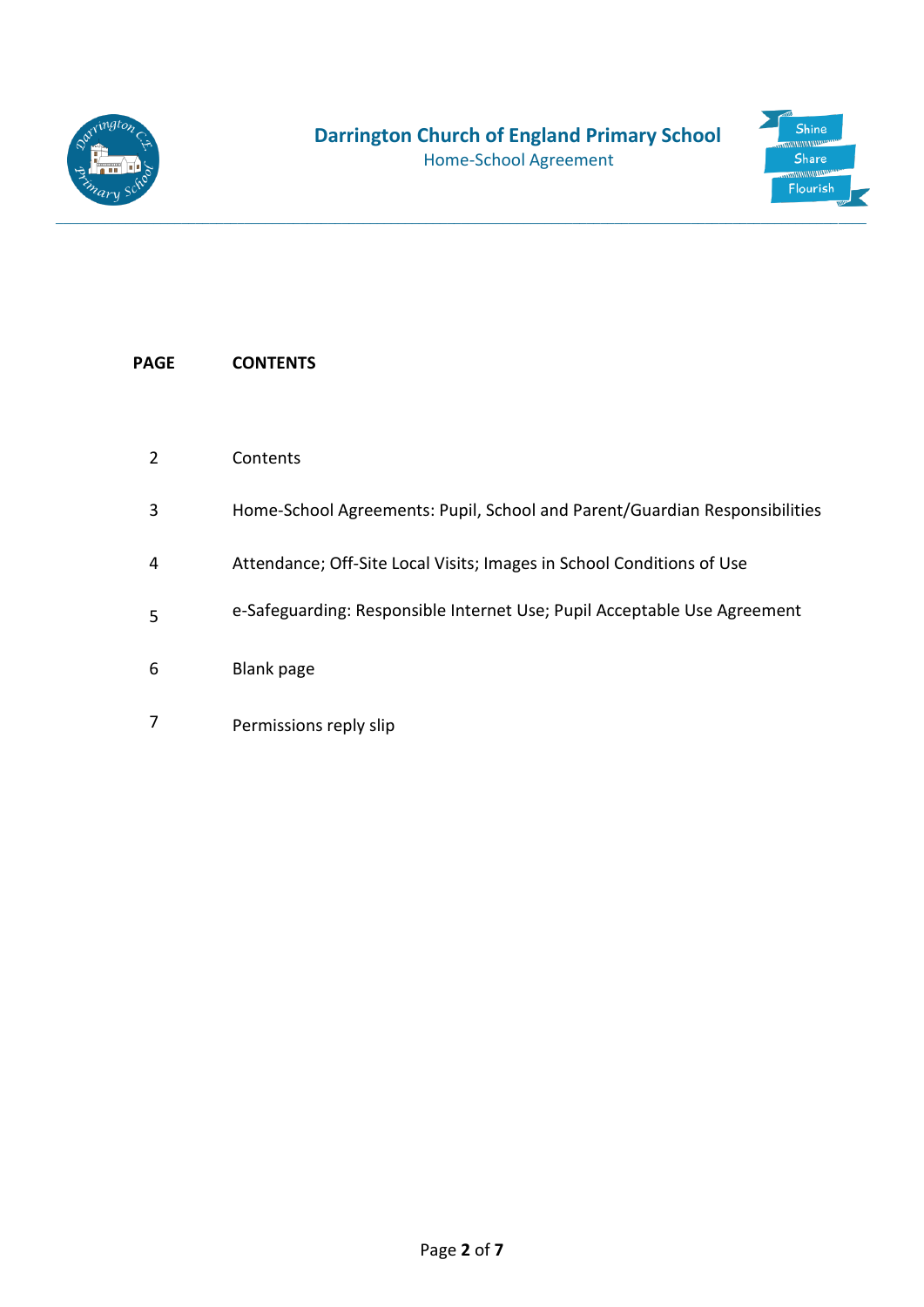# **Pupil**

My name is …………………………………………………………………………………………………..

#### **When I am at school, I will try to:**

- $\odot$  Respect and care for everyone in our school, and our differences.
- $\odot$  Share friendship and peace and respect others' beliefs and faith.
- $\odot$  Take care of things that belong to school and to other children.
- $\odot$  Reflect on my actions and think about all that I do.
- Follow our school rules: Be ready; Be respectful; Be safe, within the expectations of our school behaviour system.
- $\odot$  Show a positive attitude to learning and make positive effort towards my work at all times.

|         | Date: |
|---------|-------|
| (Pupil) |       |

#### **School**

#### **The Governing Body and staff of the school will:**

- $\heartsuit$  Provide a balanced curriculum and endeavour to meet the individual needs of your child.
- $\odot$  Promote a positive attitude towards learning, so that your child enjoys coming to school and acquires a solid basis for lifelong learning.
- $\odot$  Enable your child to be a positive citizen in society.
- $\odot$  Encourage your child to learn and develop their skills to the best of their ability.
- $\odot$  Encourage your child to take care of the school environment.
- $\odot$  Inform you of his/her progress informally, through meetings and in an end-of-year annual written report.
- $\odot$  Welcome you and provide opportunities for you to become involved in the daily life of the school.
- $\odot$  Care for your child's safety and well-being.
- Demonstrate and develop Christian values.
- $\odot$  Teach children to have an awareness of their own spiritual development, understanding right from wrong.

Signed …………………………………… (Headteacher) Date: 01/09/2019

# **Parent/Guardian:**

As parent(s)/guardian(s) of ……………………………………………………… (name of child), I will:

- $\odot$  Ensure that my child attends school regularly and arrives on time for registration at 8:50am.
- $\odot$  Notify school on the first day of any absence and give reasons for the absence.
- $\odot$  Make school aware of any concerns or problems that might affect my child's work or behaviour.
- Not post any messages on Facebook or other social network sites that may cause implications for the reputation of the school or other parents or pupils.
- $\odot$  Encourage my child to have a positive attitude towards school.
- $\odot$  Support the school's behaviour policy.
- Support my child in all opportunities for home learning, taking care of any resources brought home from school.
- Attend parents meetings regarding my child's progress.
- $\odot$  If my child needs to bring a mobile phone or electronic device to school, I will ensure school is informed and it is taken to the office.
- $\odot$  I will ensure my child attends school dressed smartly in accordance with the school uniform policy.

Signed……………………………………………………………………… Date: ……………….. (Parent/Guardian)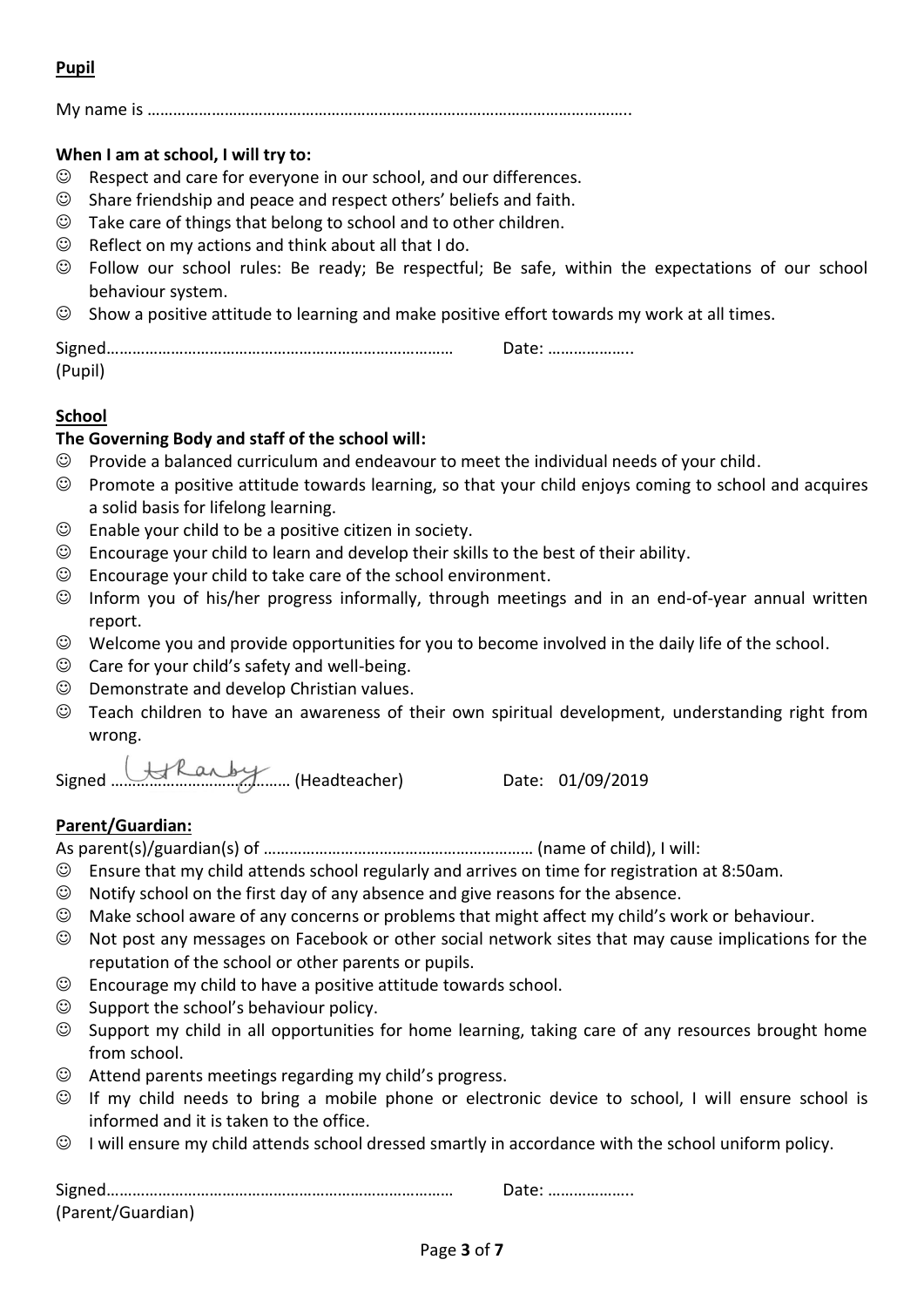# **Attendance – Holidays Taken in Term-Time:**

- I understand that in order for my child to meet their attendance target of 96% from school over the whole academic year.
- $\odot$  I acknowledge that by taking my child out of school in term time, valuable learning time will be lost and my child's levels of progress may be affected as a result of their absence.
- I understand that holiday absence will be recorded as **unauthorised absence**.

#### **Permission for Off-Site Visits Around Darrington Village:**

In order to enrich the curriculum we may on occasion take children out of the classroom. This could involve walks around the village, including the village field and use of its equipment; visiting the local church etc. In order to do this, we need parents' permission to take the children off the school premises without notice.

#### **Images in School: Conditions of Use**

- $\odot$  Occasionally, we may take photographs of the children at our school. We use these images as part of our school displays and sometimes in other printed publications or on our school website or Facebook page.
- $\odot$  We will not use the personal details or full names (which means first name and surname) of any child or adult to accompany a photographic image or video on our website, on our social media platforms, in our school prospectus or in any of our printed publications.
- $\odot$  From time to time, our school may be visited by the media who will take photographs or film footage of a high profile event. Children may appear in these images, which will sometimes be published in local or national newspapers or on approved websites such as for The Pontefract and Castleford Express, Elite Coaching etc.
- $\heartsuit$  If a local newspaper wishes to publish the full name of a child along with their image, we will seek separate permissions from parents/carers prior to the image being used.
- $\odot$  On occasions each school year, our school is visited by qualified photographers who will take photographs for use on our school website and for class and individual photographs that are printed and made available for sale to parents. Electronic copies of these images are retained by the photographers and by the school on its secure network.
- $\heartsuit$  At school events where parents are invited to attend and where permission to take photographs and videos has been granted (e.g. class assemblies, concerts and sports day), parents are asked to ensure that their own children are the focus of any images taken and to ensure that these images are for personal use only and that images including other children are not shared on social networking sites.
- $\heartsuit$  We will not re-use any photographs or recordings a year after your child leaves this school and they will be destroyed or deleted. However, historic photographs will remain on our school website and social media feed.
- $\heartsuit$  We will only use images of pupils who are suitably dressed, to reduce the risk of images being used inappropriately.
- $\heartsuit$  Websites and social media platforms can be viewed throughout the world and not just in the United Kingdom where UK law applies.
- $\odot$  Photographs or other images remain the copyright of the school.

# *To comply with the GDPR, we need your permission before we can photograph or make any recordings of your child. Please answer the questions below, then sign and date the form where shown and return the completed form to school as soon as possible.*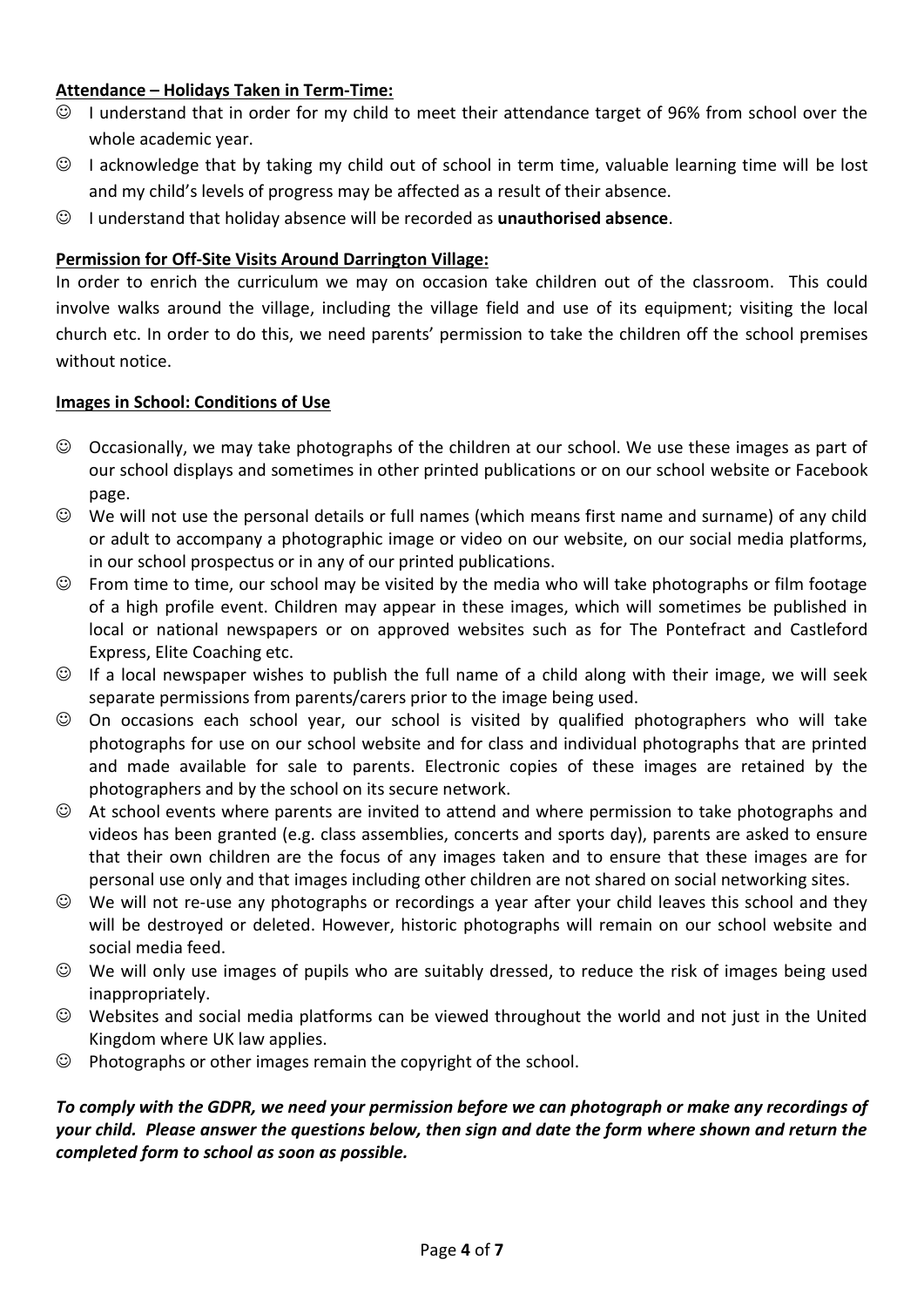# **e-Safeguarding in School**

# **Parental Permission for Responsible Internet Use**

- $\odot$  I have read 'How the Internet will be used by pupils' and the 'Rules for Responsible Internet Use in School: Pupil Acceptable Use Agreement' (below).
- $\odot$  I give permission for my child to access the Internet on the terms set out below, for the duration of the time that my child attends Darrington CE Primary School.
- $\odot$  I consent to the monitoring and auditing of my child's Internet access.
- $\odot$  I have shared this information with my child and will remind them of responsible Internet use throughout their time at school.

# **How the Internet will be used by pupils:**

| Nursery, Reception,  | Only access web-based programs approved by the teacher.                                                                                                                             |
|----------------------|-------------------------------------------------------------------------------------------------------------------------------------------------------------------------------------|
| Year 1 and Year 2:   | Access web-based programs approved by the teacher; open links provided by                                                                                                           |
|                      | the teacher to access and navigate learning websites.                                                                                                                               |
| Years 3, 4, 5 and 6: | Access web-based programs approved by the teacher; input and open web<br>addresses approved by the teacher; use web search engines to find and open<br>websites linked to learning. |

# **Rules for Responsible Internet Use in School: Pupil Acceptable Use Agreement**

The school has installed computers and devices with Internet access to help our learning. These rules will help keep us safe and help us to be fair to others.

# **Using the Computers and Other Electronic Devices:**

- $\odot$  I will only use ICT in school for school purposes.
- $\odot$  I will only access the school network with the login and password I have been given.
- $\odot$  I will not tell other people my passwords for the school network or for other learning websites.
- $\odot$  I will only open/delete my own files.
- $\odot$  I will not bring in laptops, memory sticks, devices or CD-Roms from outside school or try to use them on the school premises.
- $\odot$  If I need to bring a mobile phone or small electronic device to school, I will tell my class teacher and make sure that it is taken to the office and collected at the end of the day.

# **Using the Internet:**

- $\odot$  I will ask permission from a teacher before using the Internet.
- $\odot$  I will make sure that all ICT-related contact with other children and adults is appropriate and polite.
- $\odot$  I will not deliberately look for, save or send anything that could offend others.
- $\circled{0}$  If I accidentally find anything inappropriate on the Internet I will tell my teacher immediately to help keep my friends and me safe.
- $\odot$  I will not complete or send online forms without permission from my teacher.
- $\odot$  I will not give out my personal details such as my name, phone number, home address or school online.
- $\odot$  I will be responsible for my behaviour when using ICT in school or at home to keep me safe.
- $\odot$  I know that my use of ICT can be checked and that my parent or carer will be contacted if a member of school staff is concerned about my safety.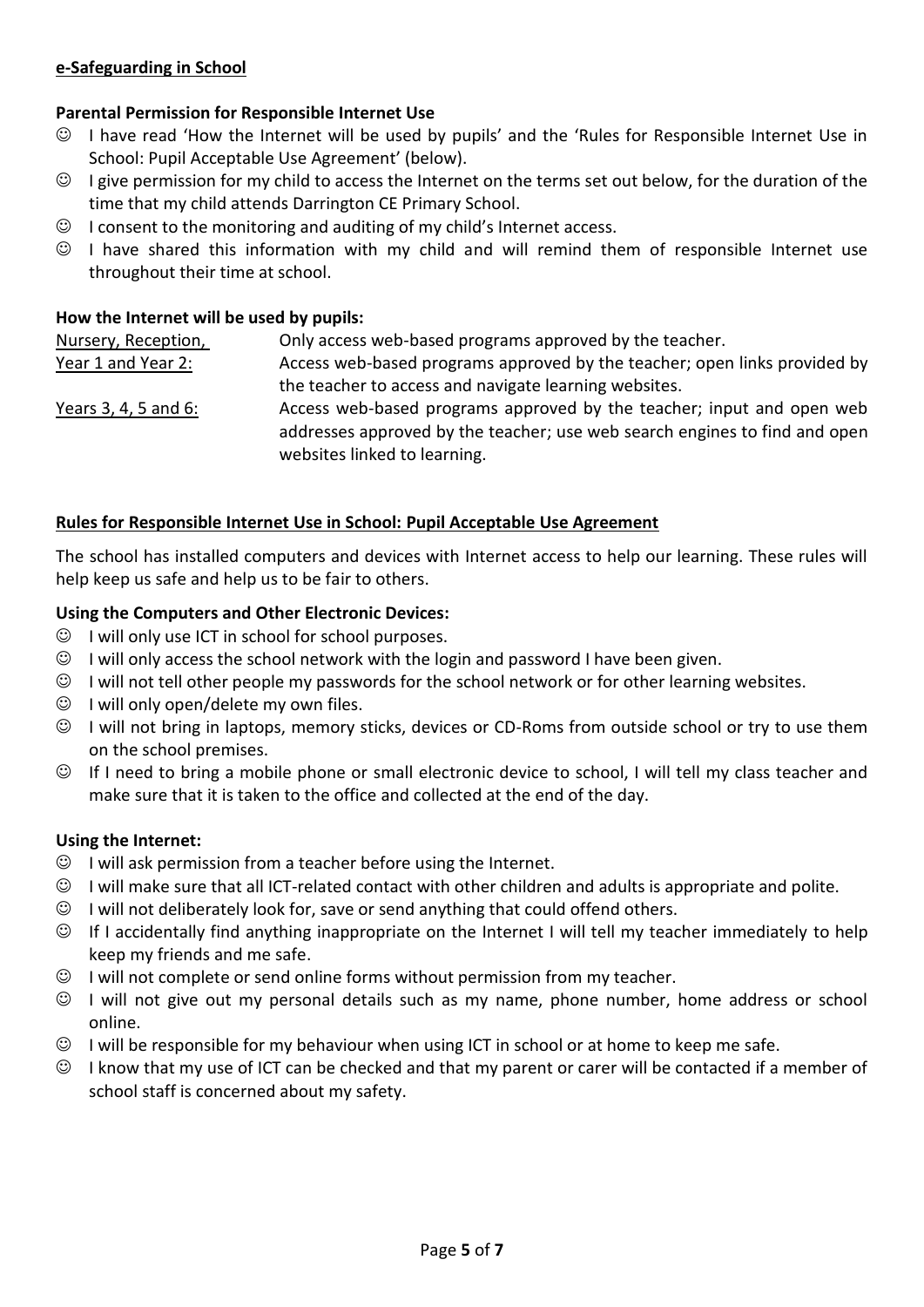**This page is intentionally blank.**